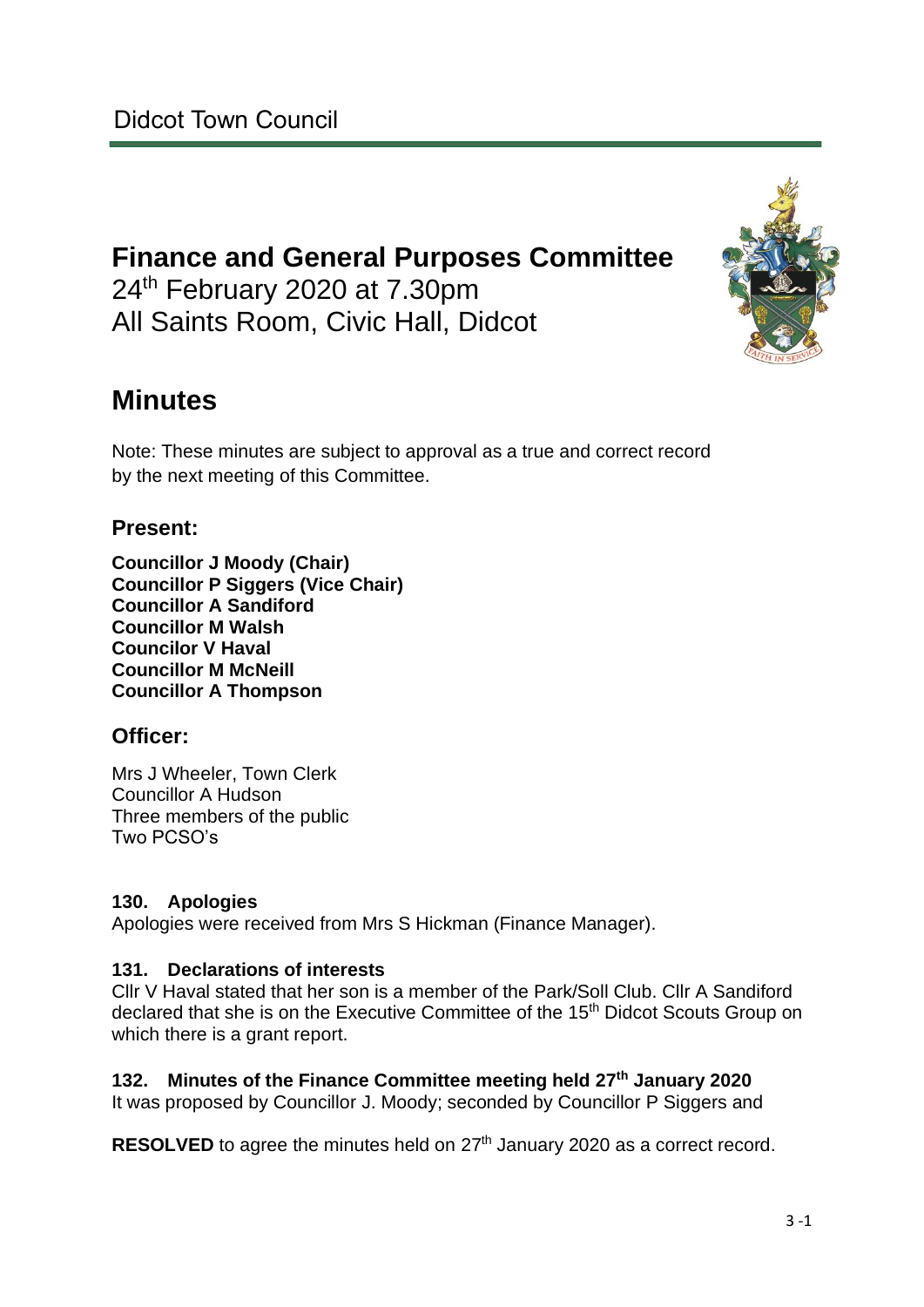Cllr P Siggers named a typographical error at minute 123 which should say "month" and not "money". Cllr V Haval stated that at minute 125 it should be "Sox N Stars". Cllr P Siggers wanted some extra wording on the section at the end of the minutes regarding the free of charge use for Sustainable Didcot. There was a correction to Cllr McNeill's name at minute 117.

## **133. Questions on the minutes as to the progress of any item**

The Chair paged through but there were no questions.

## **134. To receive grant reports**

Grant reports had been received from the Didcot Food Festival; The Grub Hub; 15<sup>th</sup> Didcot Scouts; Ron Sykes Tea Dances and Didcot TRAIN. The reports were noted.

Standing orders were suspended to allow the grant applicants to speak.

The first presentation was from Brian Proctor of Jigsaw Theatre Group speaking about their next production at Cornerstone – the Sound of Music.

The second presentation was from the Kathryn Goldsby-West representing Didcot Attached Parenting UK. Her group run Didcot Baby Mondays for new mums and young babies.

The third presentation was from Andrew Baker of Play3Give regarding the application to run the Didcot Town Fayre again in the summer. Andy gave a brief overview of the plans for the event this summer.

The speakers answered question and were thanked for coming to speak.

## **Public Participation**

The Chair invited the PCSO's to speak. They gave a brief overview of the situation regarding the utilisation of PCSO's in the Didcot area and the challenges to policing in general after years of recruitment freeze. The Councillors asked questions.

Standing Orders were reinstated.

## **135. To consider the grant applications**

It was proposed by Cllr J Moody and seconded by Cllr P Siggers and RESOLVED to award the following:

- £1100 to Didcot Baby Mondays (Didcot Attached Parenting UK)
- £344 to Jigsaw Theatre this being the remainder of the grant budget for this civic year
- £4000 to Play2give to run the Town Fayre this comes from a dedicated cost centre at 2187

## **136. To note the financial statements and budgets as at 31st December 2019**

The Chair paged through the papers and took questions. Cllr V Haval asked if the fees for the election had been received – cost centre 1268. The Town Clerk confirmed that the May elections had now been paid and she would circulate the costs ward by ward to all Councillors. We had not yet received the invoice for the by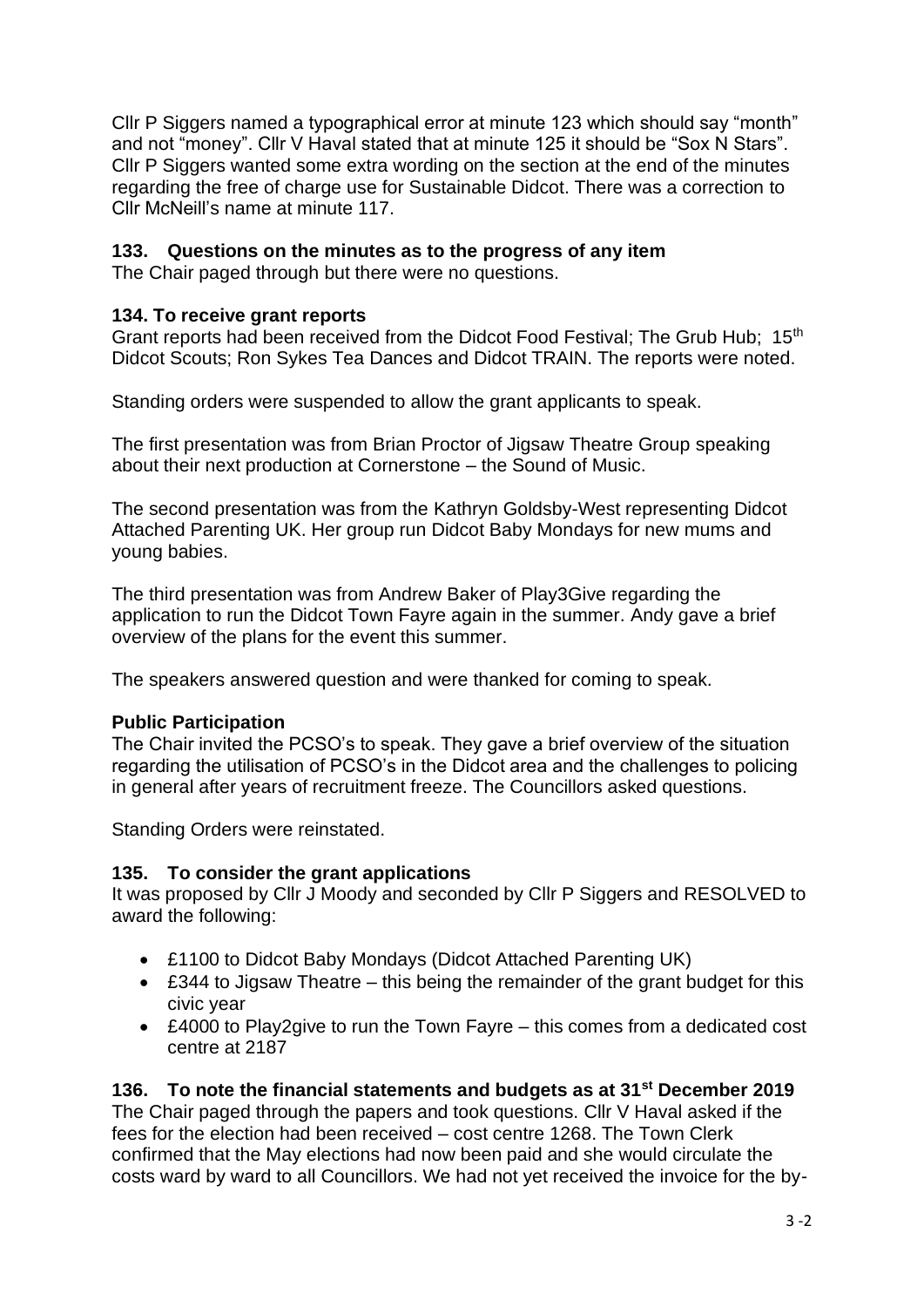election in September. Cllr A Thompson queried why we should pay bank charges – cost centre 1152 – it was agreed that we cannot refuse. Cllr V Haval questioned by the cost centre 3150 Plants had not yet been spent. The Committee was informed that the summer bedding was no longer due to be planted and shrubs would be planted once the weather gets warmer and dryer. It was noted that cost centre 1008 shows that "children's parties" income at £1738 with a budget of just £600. Cllr V Haval queried the cost centre 1005 "Weddings" which was currently at just £564. The Town Clerk did not have the information to be able to provide a definitive answer at this meeting. The Councillors also wanted to know what bookings were for the ceremony and what included the reception. Cllr V Haval wanted to know if there would be projection for the end of year on the figures. Cllr Moody asked if any other costs such as professional fees associated with the Outside Services Depot could also be defined.

#### **137. To review the response from HMRC regarding the VAT status of the Civic Hall**

A response has now been received and it was agreed to discuss this in the confidential part of the meeting.

#### **138. To agree a recommendation to send to full Council regarding the new name for the existing Environment Committee and revised terms of reference** The original terms of reference for the current Environment Committee were

circulated with the agenda. There was much discussion on the detail but it was AGREED to recommend to change the name of the Standing Committee to **Environment and Climate Committee**. It was also AGREED to amend the terms of reference on item 10 to include: *To take a lead on measures to address the Climate Emergency for the Council and to assist other Committees in dis-charging their responsibilities towards tackling the emergency in all projects.* 

NB: The above may be altered via email amongst the F&GP members.

It was AGREED that the new Committee would want to set their own terms of reference which would be approved at the Annual Meeting. It was AGREED that the climate change element should be part of normal business of every Committee.

It was proposed by Cllr J Moody; seconded by Cllr P Siggers to follow the Motion submitted to the Full Council meeting of 13<sup>th</sup> January proposed by Cllr D Macdonald and seconded by Cllr M Khan as the basis for the new standing Committee.

Cllr A Thompson left the meeting.

## **139. To note the quarterly report from Willowbrook**

The report was noted and the success of the venue in holding children's parties. Numbers wanting to use the gym or sporting activities seems to have dropped.

# **140. To note the report on the final cost of the Outside Services Depot**

This item was deferred to the Environment Committee.

#### **141. To consider the case for Councillor mailboxes**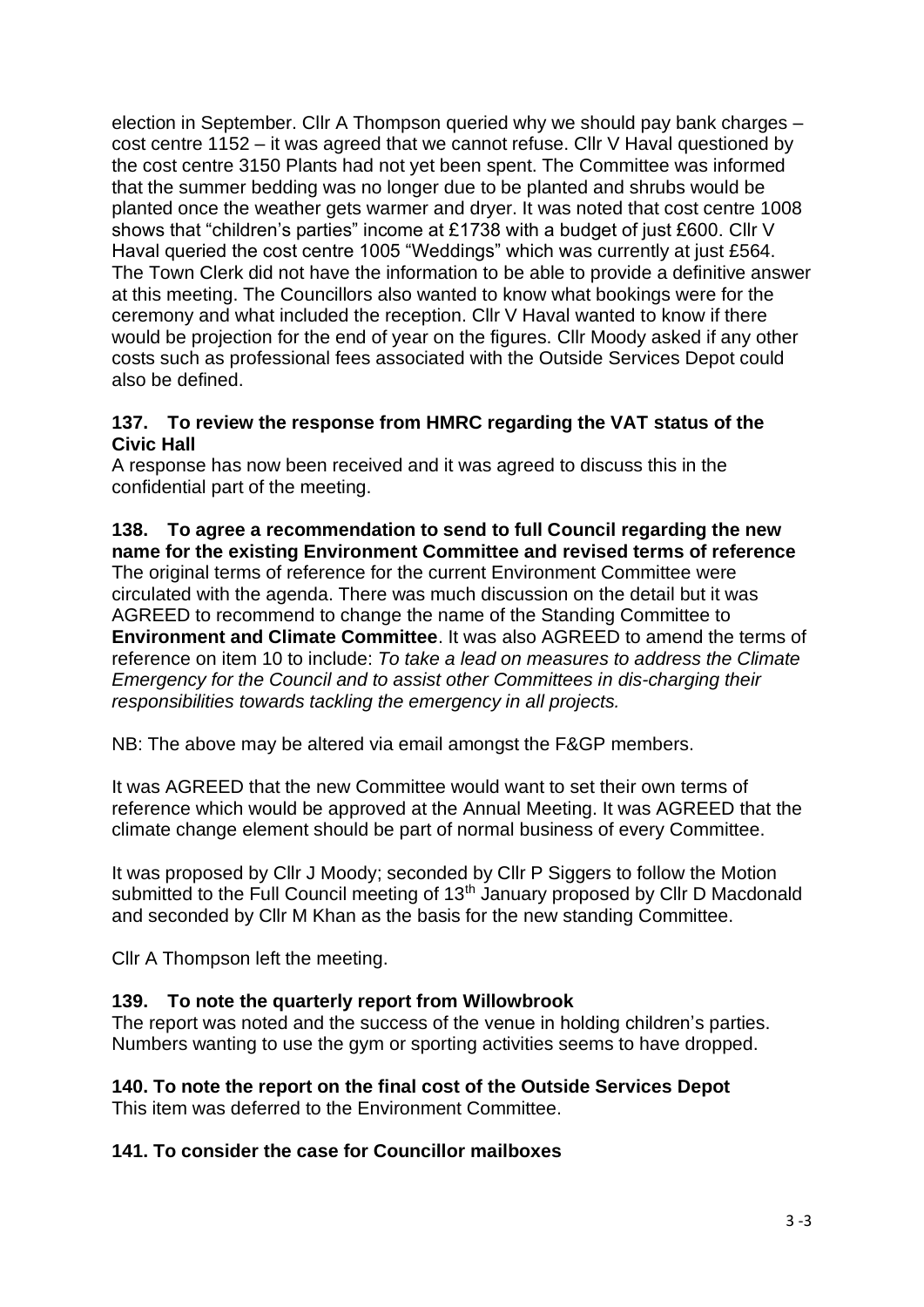This item has been referred from a recommendation from the Personnel and Administration Committee meeting held on  $18<sup>th</sup>$  February 2020. It was clarified that the cost would be:

| 21 x Exchange Boxes Online (mailboxes) @ £3                                                                        | £63.00           |
|--------------------------------------------------------------------------------------------------------------------|------------------|
| 21 x Office 365 Advanced Threat Protection @£1.50<br>21 x Exclaimer Cloud @ £0.97<br>21 x Office 365 Backup $@$ £3 | £31.50<br>£20.37 |
|                                                                                                                    |                  |

## **TOTAL COST: £177.87 per month (£2134.44 per annum)**

\* Exclaimer cloud is for the creation of signatures.

\* Advance Threat Protection is an email filtering service that helps protect agains unknown malware and viruses.

\* Back Up email is automatic for data availability – Microsoft do not offer this service as part of the package.

There was a view that this would make communications from Didcot Town Council more professional and official. It was also AGREED that staff would only communicate using these official mailboxes.

It was proposed by Cllr J Moody; seconded by Cllr P Siggers and RESOLVED to approve the cost of individual Councillor mailboxes.

This item will be included on the Full Council agenda on 2<sup>nd</sup> March 2020.

## **142. To consider the revised Emergency Plan**

The Town Clerk had suggested a few amendments to the current plan and the Chair had noticed a few typos. It was AGREED that we could now include the building at Fleet Meadow as a further venue in an emergency. It was also AGREED that Didcot Town Council would have a final say on the emergency use of its properties and in particular the Civic Hall. The map would also be amended.

### **143. To consider the recommendation from the Civic Hall Management Committee**

Cllr P Siggers introduced the proposed discounts and the wish of the Committee to normalise the discounts to be fair to everyone. It was also confirmed that the hall hire rates would need to increase by around 8%. It was proposed by Cllr J Moody; seconded by Cllr A Sandiford and RESOLVED to approve the recommendations.

## **144. Exclusion of the press and public**

**RESOLVED:** pursuant to Section 1 of the Public Bodies [Admission to Meetings] Act 1960 to exclude the press and public from the meeting on the grounds that publicity would be prejudicial to the public interest by reason of the confidential nature of the business to be transacted.

#### **145. To review the response from HMRC regarding the VAT status of the Civic Hall**

Correspondence was received today to state that the Preferred VAT assessment has calculated that Didcot Town Council owes £5,028. This covers the VAT return for the periods 03/18 and 03/19. It was proposed by Cllr J Moody; seconded by Cllr P